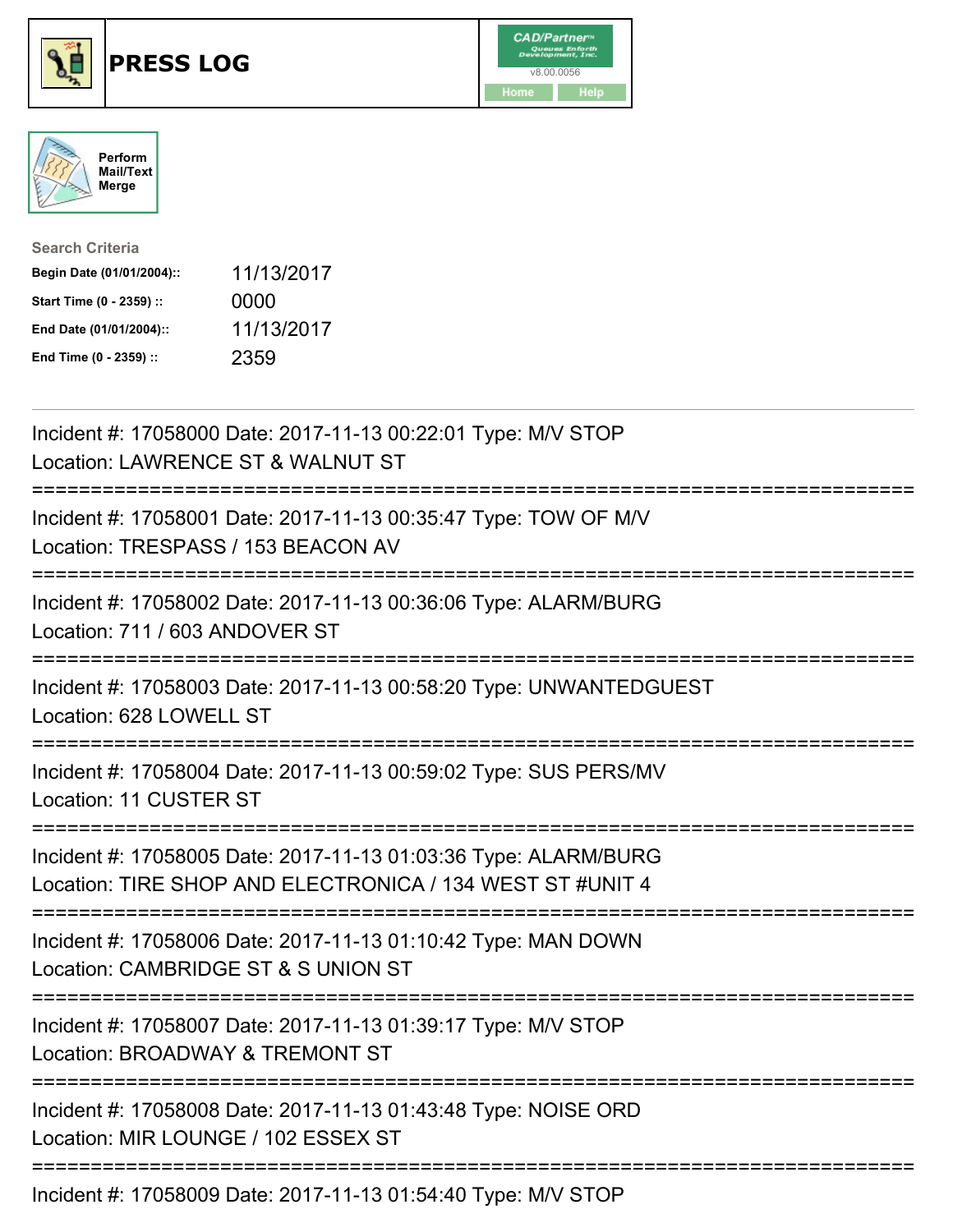| Location: HAMPSHIRE ST & LOWELL ST<br>==========================                                           |
|------------------------------------------------------------------------------------------------------------|
| Incident #: 17058010 Date: 2017-11-13 01:56:04 Type: M/V STOP<br>Location: HAVERHILL ST & UNION ST         |
| Incident #: 17058011 Date: 2017-11-13 02:04:59 Type: SUS PERS/MV<br>Location: TOW / LAWRENCE & PARK ST     |
| Incident #: 17058012 Date: 2017-11-13 02:12:35 Type: TOW/REPOSSED<br>Location: 143 MARGIN ST               |
| Incident #: 17058013 Date: 2017-11-13 02:13:46 Type: M/V STOP<br>Location: BROADWAY & TREMONT ST           |
| Incident #: 17058014 Date: 2017-11-13 02:14:44 Type: TOW/REPOSSED<br>Location: 298 HIGH ST                 |
| Incident #: 17058015 Date: 2017-11-13 02:15:52 Type: BUILDING CHK<br>Location: CVS PHARMACY / 266 BROADWAY |
| Incident #: 17058016 Date: 2017-11-13 02:27:55 Type: M/V STOP<br>Location: 28 BODWELL ST                   |
| Incident #: 17058017 Date: 2017-11-13 02:45:09 Type: SUS PERS/MV<br>Location: BOXFORD ST & FOSTER ST       |
| Incident #: 17058018 Date: 2017-11-13 02:51:03 Type: LARCENY/PAST<br>Location: 700 ESSEX ST                |
| Incident #: 17058019 Date: 2017-11-13 02:53:39 Type: SUS PERS/MV<br>Location: 57 W KENNETH ST FL 1         |
| Incident #: 17058020 Date: 2017-11-13 03:00:04 Type: LARCENY/PAST<br>Location: 1 GENERAL ST                |
| Incident #: 17058021 Date: 2017-11-13 03:09:44 Type: MAN DOWN<br>Location: FOSTER ST & S UNION ST          |
| Incident #: 17058022 Date: 2017-11-13 03:28:16 Type: M/V STOP<br>Location: ANDOVER ST & BLANCHARD ST       |
| Incident #: 17058023 Date: 2017-11-13 03:29:16 Type: BUILDING CHK                                          |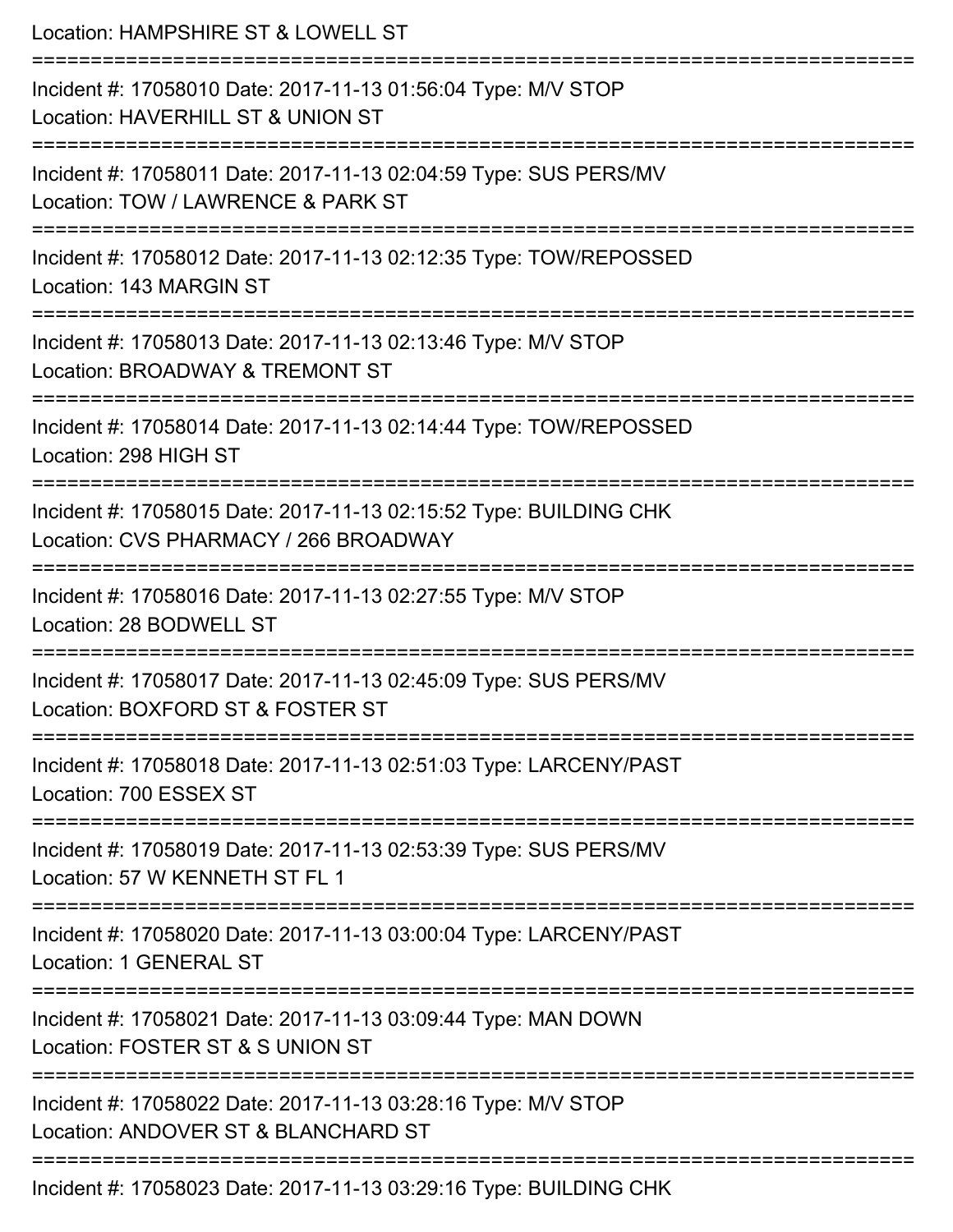| Incident #: 17058024 Date: 2017-11-13 03:30:38 Type: BUILDING CHK<br>Location: SAM'S FOOD STORE / 389 BROADWAY               |
|------------------------------------------------------------------------------------------------------------------------------|
| Incident #: 17058025 Date: 2017-11-13 03:34:33 Type: M/V STOP<br>Location: MERRIMACK ST & S UNION ST #`                      |
| Incident #: 17058026 Date: 2017-11-13 03:35:02 Type: TOW OF M/V<br>Location: TRESPASS / 108 NEWBURY ST                       |
| Incident #: 17058027 Date: 2017-11-13 03:37:35 Type: M/V STOP<br>Location: INMAN ST & S BROADWAY                             |
| Incident #: 17058028 Date: 2017-11-13 03:48:37 Type: M/V STOP<br>Location: MERRIMACK ST & PARKER ST                          |
| Incident #: 17058029 Date: 2017-11-13 04:23:59 Type: NOISE ORD<br>Location: 333 HOWARD ST #9 FL 2                            |
| Incident #: 17058030 Date: 2017-11-13 04:25:12 Type: ASSIST FIRE<br>Location: 2 RIVERVIEW PL                                 |
| Incident #: 17058031 Date: 2017-11-13 04:34:41 Type: SHOTS FIRED<br><b>Location: MT VERNON TER</b>                           |
| Incident #: 17058032 Date: 2017-11-13 04:39:45 Type: NOISE ORD<br>Location: 311 WATER ST #12 FL 2                            |
| Incident #: 17058033 Date: 2017-11-13 05:04:21 Type: DRUG VIO<br>Location: WEST STREET PARK / null                           |
| Incident #: 17058034 Date: 2017-11-13 05:51:21 Type: ALARM/BURG<br>Location: TIRE SHOP AND ELECTRONICA / 134 WEST ST #UNIT 4 |
| Incident #: 17058035 Date: 2017-11-13 06:06:44 Type: HIT & RUN M/V<br>Location: TOW / 624 HOWARD ST FL 3                     |
| Incident #: 17058036 Date: 2017-11-13 06:09:19 Type: ALARM/BURG<br>Location: SPARKLE BRIGHT LAUNDRY / 610 ANDOVER ST         |
| Incident #: 17058037 Date: 2017-11-13 06:41:56 Type: ALARMS                                                                  |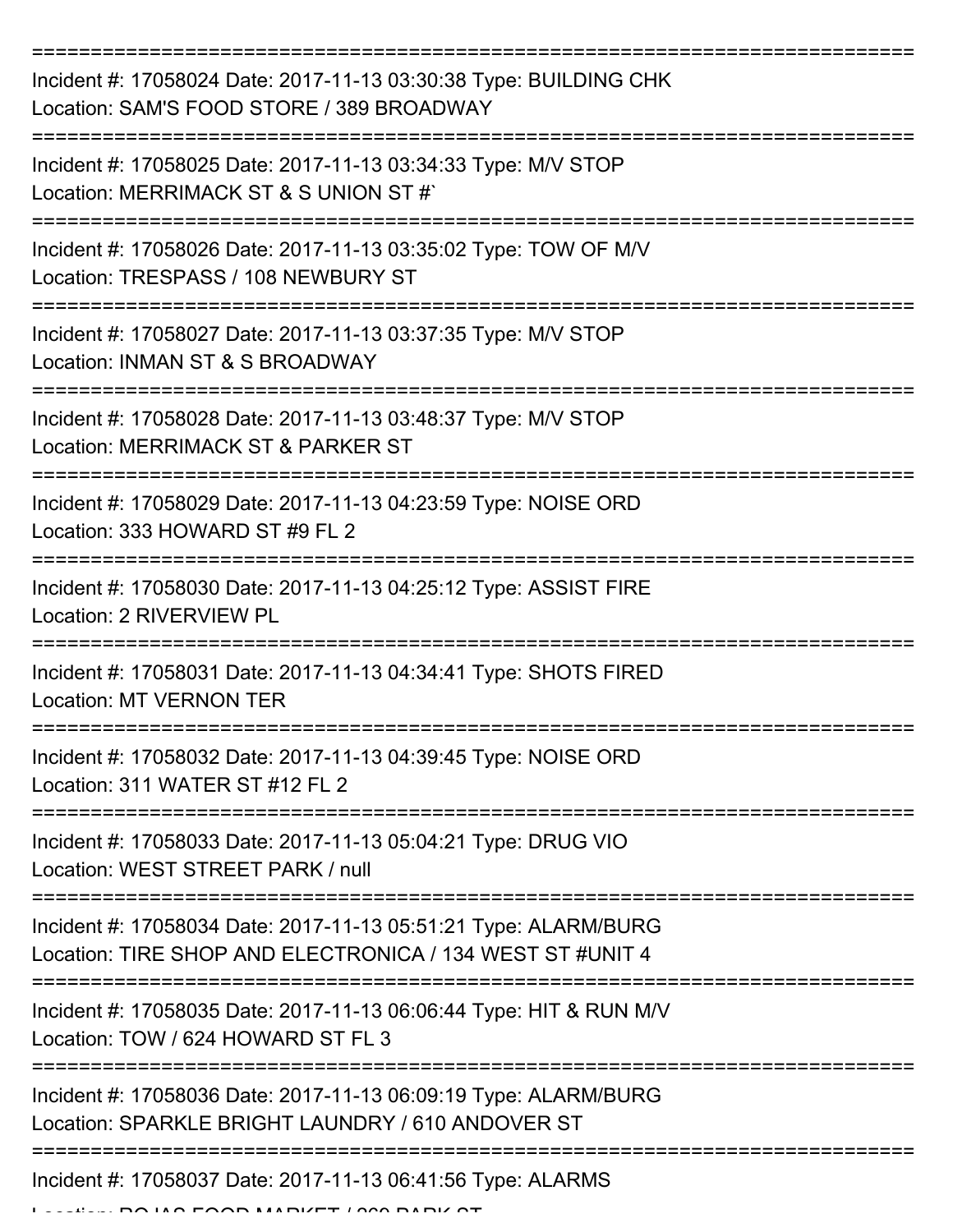| Incident #: 17058038 Date: 2017-11-13 06:54:32 Type: DISTURBANCE<br>Location: ARREST / BROADWAY & PARK ST          |
|--------------------------------------------------------------------------------------------------------------------|
| Incident #: 17058039 Date: 2017-11-13 06:56:43 Type: UNWANTEDGUEST<br>Location: 133 FARNHAM ST FL RIGHT            |
| Incident #: 17058040 Date: 2017-11-13 07:27:12 Type: DRUG OVERDOSE<br>Location: HABIT-OPCO / 10 EMBANKMENT RD FL 2 |
| Incident #: 17058041 Date: 2017-11-13 07:27:47 Type: SUS PERS/MV<br>Location: 115 BAILEY ST                        |
| Incident #: 17058042 Date: 2017-11-13 08:03:30 Type: GENERAL SERV<br>Location: 34 PERRY AV FL 2                    |
| Incident #: 17058043 Date: 2017-11-13 08:11:45 Type: UNWANTEDGUEST<br>Location: 133 FARNHAM ST                     |
| Incident #: 17058044 Date: 2017-11-13 08:26:58 Type: INVEST CONT<br>Location: 138 S BROADWAY                       |
| Incident #: 17058045 Date: 2017-11-13 08:41:30 Type: MEDIC SUPPORT<br>Location: 40 LAWRENCE ST #451                |
| Incident #: 17058046 Date: 2017-11-13 08:41:32 Type: DEATH SUDDEN<br>Location: YMCA / 40 LAWRENCE ST FL 4          |
| Incident #: 17058047 Date: 2017-11-13 08:43:46 Type: MEDIC SUPPORT<br>Location: 305 HAMPSHIRE ST #B FL 1           |
| Incident #: 17058048 Date: 2017-11-13 08:58:08 Type: INVEST CONT<br>Location: PARTHUM SCHOOL / 255 E HAVERHILL ST  |
| Incident #: 17058049 Date: 2017-11-13 09:03:30 Type: DRUG INVEST<br>Location: 153 BEACON ST                        |
| Incident #: 17058050 Date: 2017-11-13 09:10:19 Type: DRUG VIO<br><b>Location: FLORAL ST</b>                        |
| Incident #: 17058051 Date: 2017-11-13 09:10:20 Type: ALARM/BURG                                                    |

Location: 253 C LINIION CT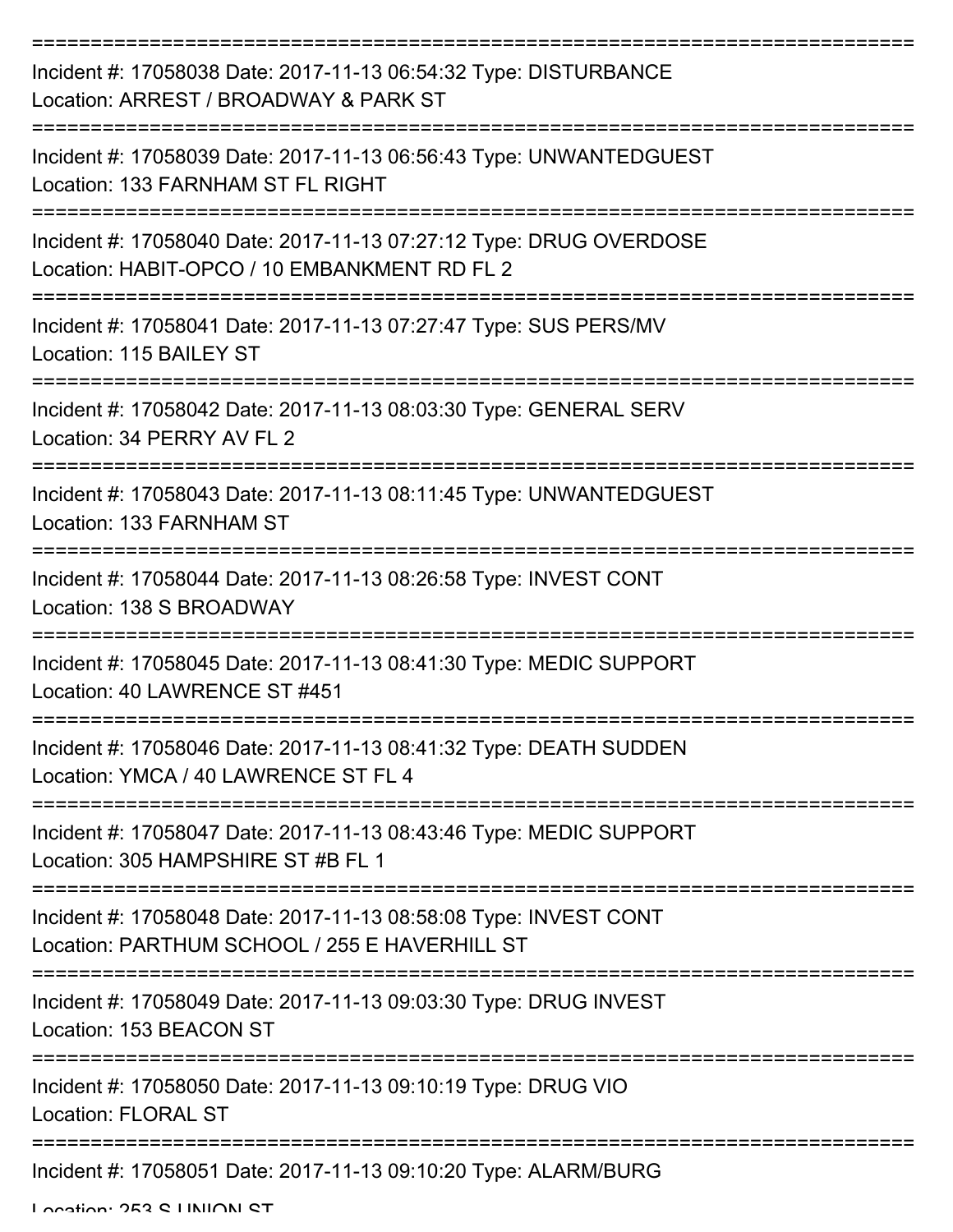| Incident #: 17058052 Date: 2017-11-13 09:25:50 Type: TRESPASSING<br>Location: PLONOWSKI FUNERAL HOME / 180 JACKSON ST |
|-----------------------------------------------------------------------------------------------------------------------|
| Incident #: 17058053 Date: 2017-11-13 09:28:18 Type: NOTIFICATION<br>Location: 32 BRADFORD ST FL 1                    |
| Incident #: 17058054 Date: 2017-11-13 09:30:38 Type: HIT & RUN M/V<br>Location: 141 AMESBURY ST                       |
| Incident #: 17058055 Date: 2017-11-13 09:32:53 Type: B&E/MV/PAST<br>Location: BETHEL CAR COMPANY / 4 MEDFORD ST       |
| Incident #: 17058056 Date: 2017-11-13 09:44:30 Type: TOW OF M/V<br>Location: 9 OAK ST                                 |
| Incident #: 17058057 Date: 2017-11-13 09:55:27 Type: M/V STOP<br>Location: 439 S UNION ST                             |
| Incident #: 17058058 Date: 2017-11-13 09:56:45 Type: TOW/REPOSSED<br>Location: 27 CHELMSFORD ST                       |
| Incident #: 17058059 Date: 2017-11-13 10:05:51 Type: LARCENY/MV/PROG<br>Location: RENT A CENTER / 356 ESSEX ST        |
| Incident #: 17058060 Date: 2017-11-13 10:07:03 Type: INVEST CONT<br>Location: 84 WARREN ST                            |
| Incident #: 17058061 Date: 2017-11-13 10:14:36 Type: SUS PERS/MV<br>Location: 432 S BROADWAY                          |
| Incident #: 17058062 Date: 2017-11-13 10:17:16 Type: PARK & WALK<br>Location: BRADFORD ST & BROADWAY                  |
| Incident #: 17058063 Date: 2017-11-13 10:27:26 Type: M/V STOP<br>Location: BOXFORD ST & WINTHROP AV                   |
| Incident #: 17058064 Date: 2017-11-13 10:30:37 Type: M/V STOP<br>Location: 440 S UNION ST                             |
| Incident #: 17058065 Date: 2017-11-13 10:38:19 Type: M/V STOP<br>Location: CAMBRIDGE ST & WINTHROP AV                 |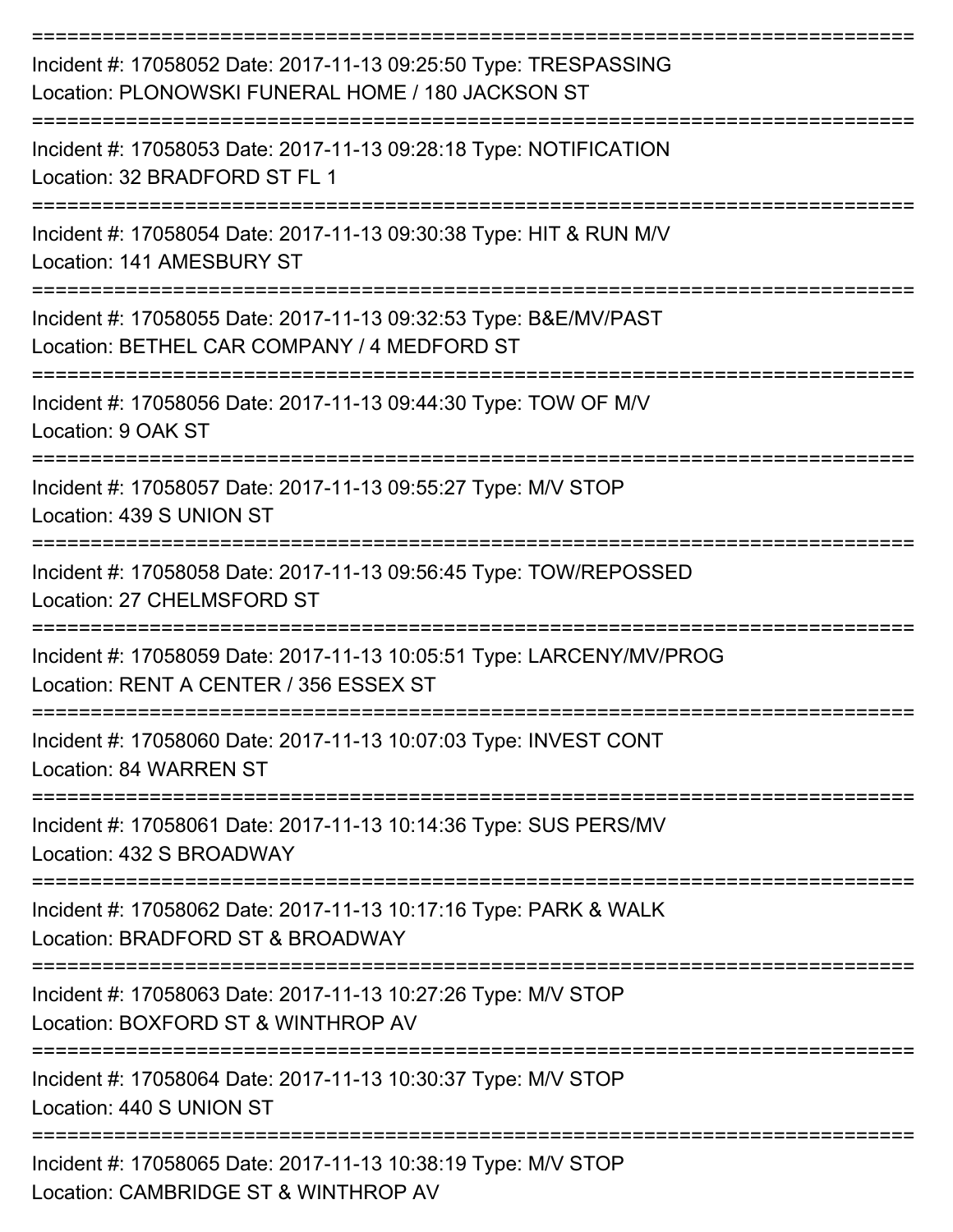| Incident #: 17058066 Date: 2017-11-13 10:48:01 Type: ALARM/BURG<br>Location: 21 TOWER HILL ST                             |
|---------------------------------------------------------------------------------------------------------------------------|
| Incident #: 17058067 Date: 2017-11-13 10:54:15 Type: GENERAL SERV<br>Location: EASTERN BANK / 486 ESSEX ST                |
| Incident #: 17058068 Date: 2017-11-13 11:05:58 Type: NOTIFICATION<br>Location: 26 PERRY AV                                |
| Incident #: 17058069 Date: 2017-11-13 11:10:11 Type: PARK & WALK<br>Location: BRADFORD ST & BROADWAY                      |
| Incident #: 17058070 Date: 2017-11-13 11:15:39 Type: MAN DOWN<br><b>Location: BARKER RD</b>                               |
| Incident #: 17058071 Date: 2017-11-13 11:18:48 Type: AUTO ACC/NO PI<br>Location: BRADFORD ST & HAMPSHIRE ST               |
| Incident #: 17058072 Date: 2017-11-13 11:24:10 Type: ALARM/HOLD<br>Location: VECAROLIS ROSE / 489 ESSEX<br>============== |
| Incident #: 17058073 Date: 2017-11-13 11:29:03 Type: INVESTIGATION<br>Location: ARCHER AUTO CO / null                     |
| Incident #: 17058074 Date: 2017-11-13 11:51:59 Type: M/V STOP<br>Location: 660 S UNION ST                                 |
| Incident #: 17058075 Date: 2017-11-13 11:54:04 Type: INVEST CONT<br>Location: 270 CANAL ST #224                           |
| Incident #: 17058076 Date: 2017-11-13 11:56:18 Type: M/V STOP<br>Location: CAMBRIDGE ST & WINTHROP AV                     |
| Incident #: 17058077 Date: 2017-11-13 12:00:48 Type: M/V STOP<br>Location: ANDOVER ST & PHILLIPS ST                       |
| Incident #: 17058078 Date: 2017-11-13 12:05:44 Type: M/V STOP<br>Location: N PARISH RD                                    |
| Incident #: 17058079 Date: 2017-11-13 12:06:47 Type: HIT & RUN M/V<br>Location: 185 CHESTNUT ST                           |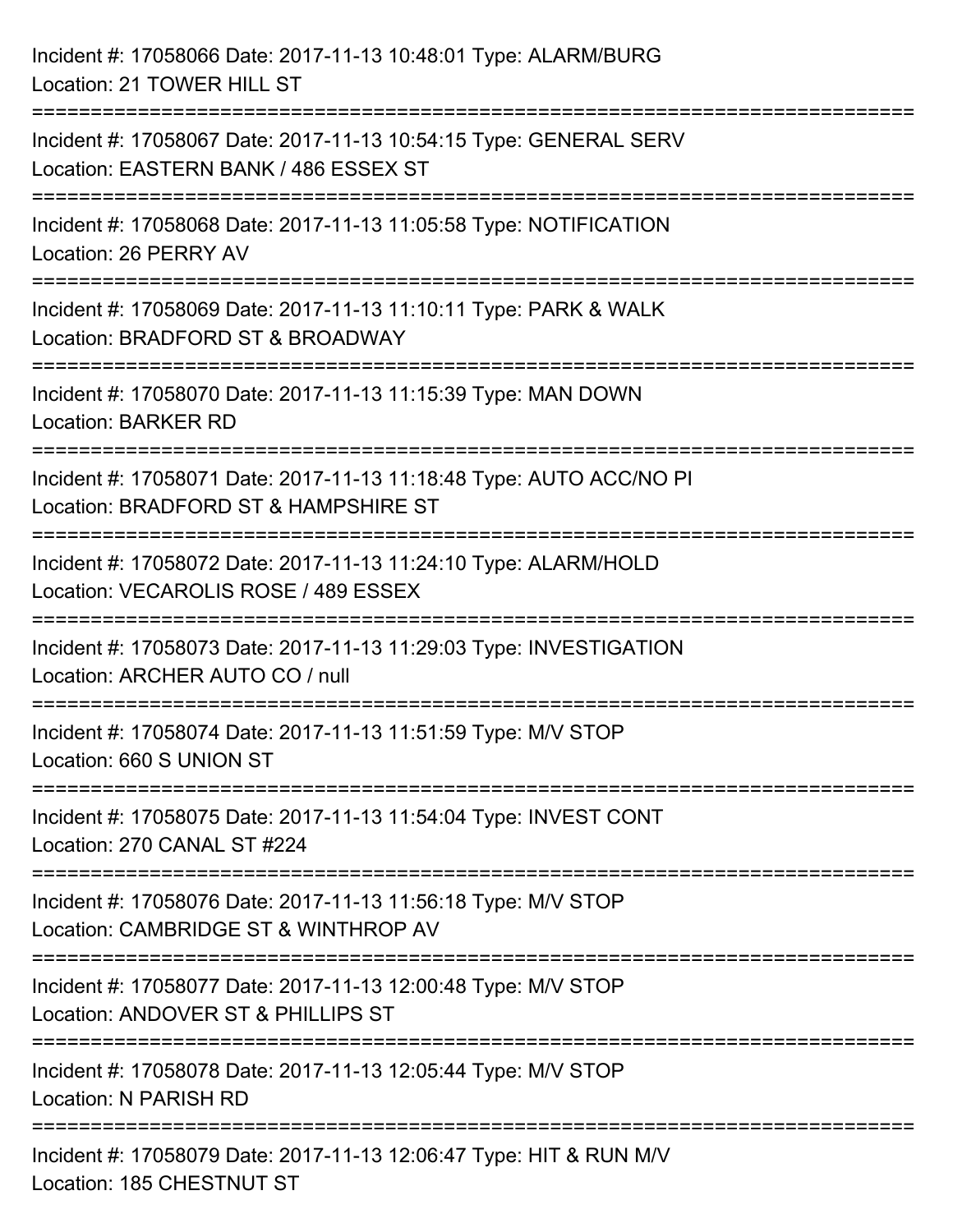| Incident #: 17058080 Date: 2017-11-13 12:18:46 Type: SUS PERS/MV<br>Location: 342 BROADWAY                                  |
|-----------------------------------------------------------------------------------------------------------------------------|
| Incident #: 17058081 Date: 2017-11-13 12:29:47 Type: PARK & WALK<br>Location: BRADFORD ST & BROADWAY                        |
| Incident #: 17058082 Date: 2017-11-13 12:31:59 Type: AUTO ACC/NO PI<br>Location: LOWELL ST #OXFORD<br>-------------------   |
| Incident #: 17058083 Date: 2017-11-13 12:36:40 Type: M/V STOP<br>Location: CAMBRIDGE ST & WINTHROP AV                       |
| Incident #: 17058084 Date: 2017-11-13 12:47:47 Type: MAN DOWN<br>Location: 774 ESSEX ST                                     |
| Incident #: 17058085 Date: 2017-11-13 12:48:41 Type: UNWANTEDGUEST<br>Location: WIRELESS REPAIR SOLUTIONS / 201 LAWRENCE ST |
| Incident #: 17058086 Date: 2017-11-13 13:10:01 Type: WARRANT SERVE<br>Location: 133 BAILEY ST FL 2                          |
| Incident #: 17058087 Date: 2017-11-13 13:11:36 Type: WOMAN DOWN<br>Location: SUBWAY / 610 ANDOVER ST                        |
| Incident #: 17058088 Date: 2017-11-13 13:30:23 Type: AUTO ACC/UNK PI<br>Location: BURGER KING / 187 BROADWAY                |
| Incident #: 17058089 Date: 2017-11-13 13:45:42 Type: M/V STOP<br><b>Location: 9 BURLINGTON ST</b>                           |
| Incident #: 17058090 Date: 2017-11-13 13:56:55 Type: SEX OFF. PAST<br>Location: WALK IN WALK IN / 191 MAPLE ST              |
| Incident #: 17058091 Date: 2017-11-13 13:58:39 Type: AUTO ACC/NO PI<br>Location: ANDOVER ST & BEACON ST                     |
| Incident #: 17058092 Date: 2017-11-13 14:03:42 Type: M/V STOP<br>Location: 217 HIGH ST                                      |
| Incident #: 17058093 Date: 2017-11-13 14:25:05 Type: SUS PERS/MV<br><b>Location: UNION ST</b>                               |

===========================================================================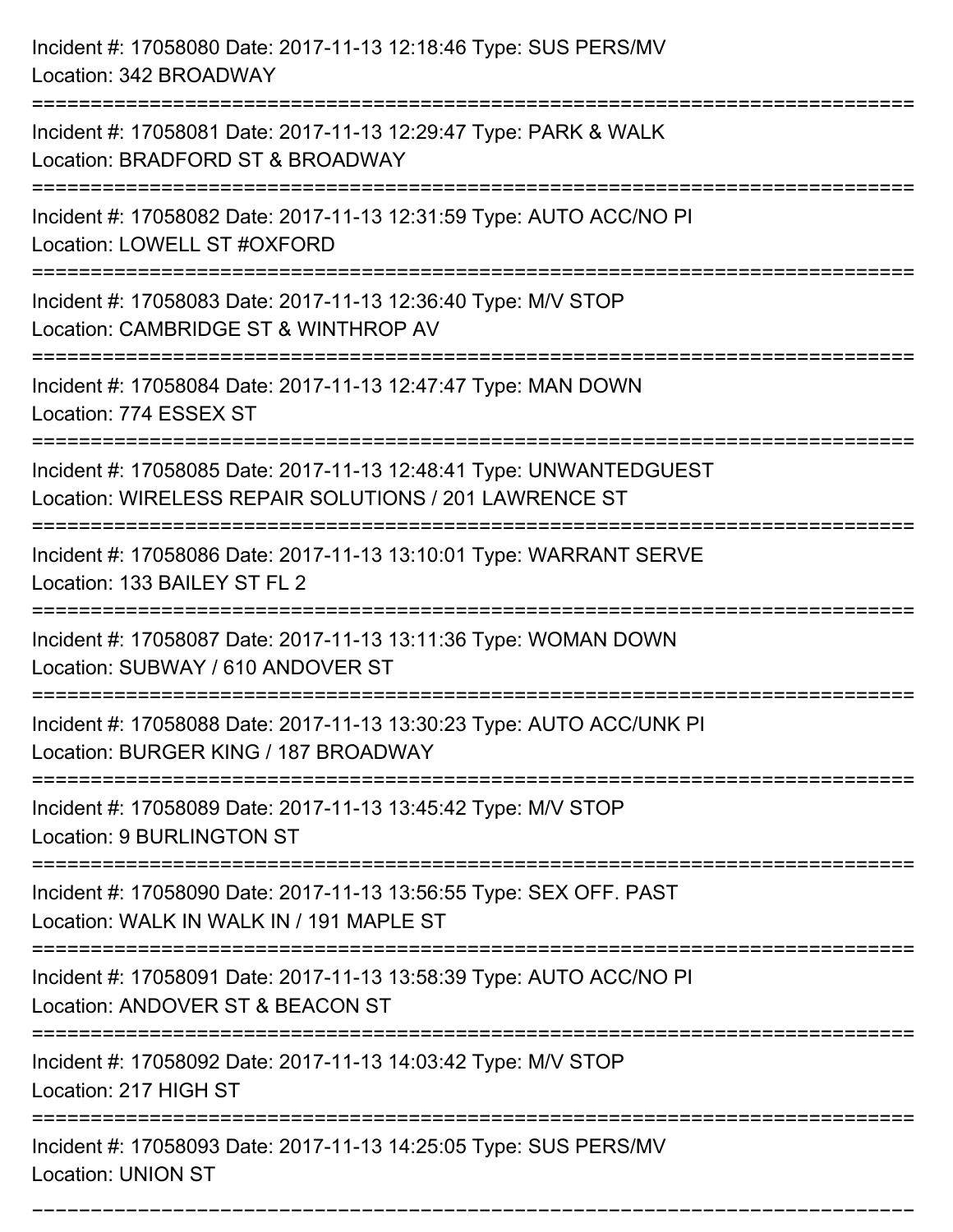| Incident #: 17058094 Date: 2017-11-13 14:30:38 Type: DRUG VIO<br>Location: 90 LOWELL ST                                                    |
|--------------------------------------------------------------------------------------------------------------------------------------------|
| Incident #: 17058095 Date: 2017-11-13 14:37:34 Type: UNWANTEDGUEST<br>Location: 22 HOLLY ST #1RIGHT FL 1                                   |
| Incident #: 17058096 Date: 2017-11-13 14:40:10 Type: AUTO ACC/NO PI<br>Location: MERRIMACK ST & S UNION ST<br>============================ |
| Incident #: 17058097 Date: 2017-11-13 14:40:47 Type: HIT & RUN M/V<br>Location: 4 MEDFORD ST                                               |
| Incident #: 17058098 Date: 2017-11-13 14:45:04 Type: AUTO ACC/NO PI<br><b>Location: BARKER ST</b>                                          |
| Incident #: 17058099 Date: 2017-11-13 14:45:16 Type: FIGHT<br>Location: 204 BROADWAY                                                       |
| Incident #: 17058100 Date: 2017-11-13 14:48:12 Type: ALARM/BURG<br>Location: MENDEZ RESD. / 80 KNOX ST                                     |
| Incident #: 17058101 Date: 2017-11-13 15:00:17 Type: STOL/MV/PAS<br>Location: 650 S UNION ST                                               |
| Incident #: 17058102 Date: 2017-11-13 15:09:02 Type: E911 HANGUP<br>Location: 11 BOSTON ST                                                 |
| Incident #: 17058103 Date: 2017-11-13 15:14:55 Type: INVEST CONT<br>Location: 356 ESSEX ST                                                 |
| Incident #: 17058104 Date: 2017-11-13 15:22:36 Type: M/V STOP<br>Location: 72 EVERETT ST                                                   |
| Incident #: 17058105 Date: 2017-11-13 15:27:48 Type: M/V STOP<br>Location: 72 EVERETT ST                                                   |
| ============================<br>Incident #: 17058106 Date: 2017-11-13 15:32:03 Type: M/V STOP<br>Location: 105 ESSEX ST                    |
| Incident #: 17058107 Date: 2017-11-13 15:33:40 Type: HIT & RUN M/V<br>Location: FULTON ST & HAVERHILL ST                                   |
|                                                                                                                                            |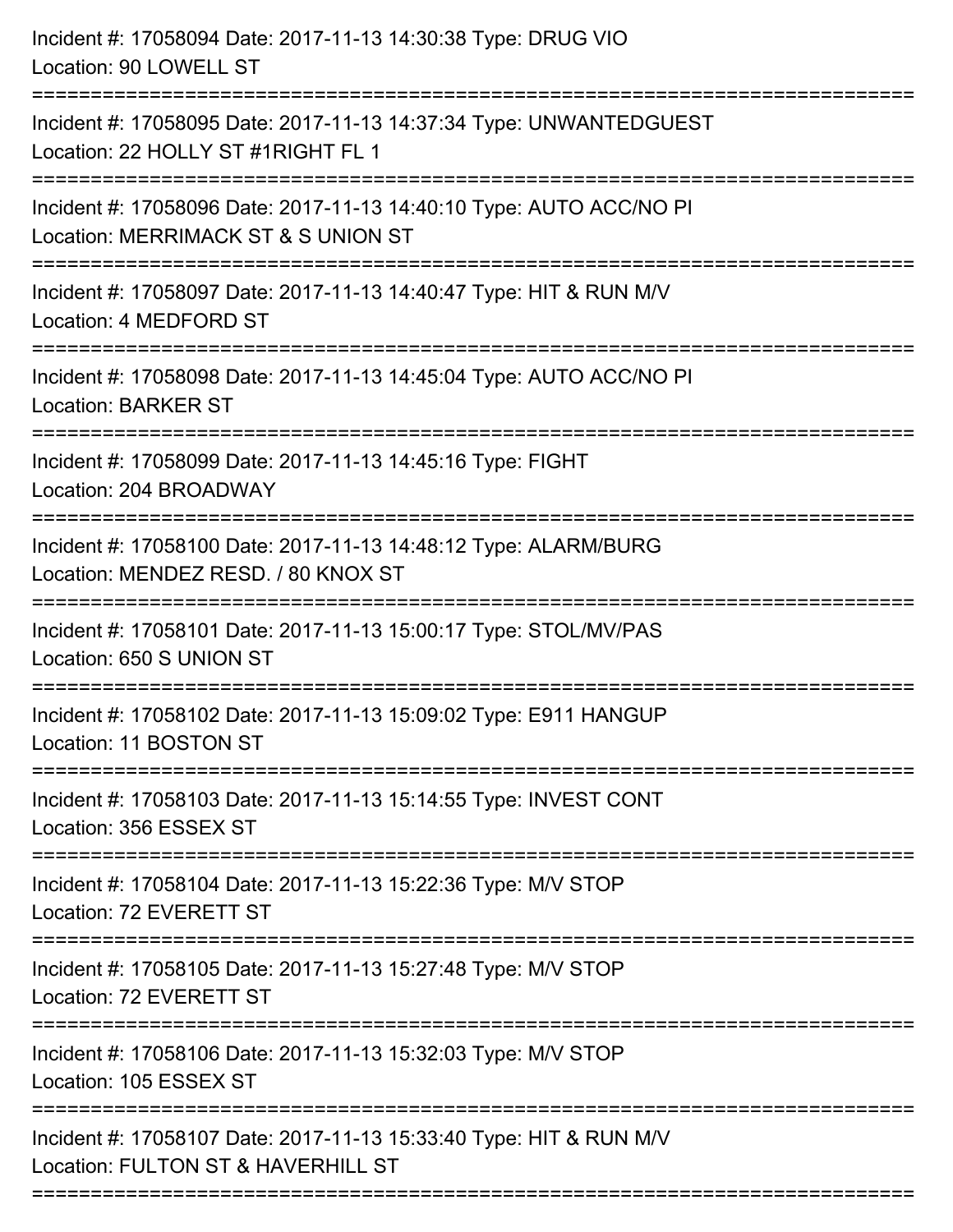| Location: BROADWAY & LOWELL ST                                                                                                               |
|----------------------------------------------------------------------------------------------------------------------------------------------|
| Incident #: 17058109 Date: 2017-11-13 15:40:08 Type: CK WELL BEING<br>Location: 27 SPRUCE ST FL 2                                            |
| Incident #: 17058110 Date: 2017-11-13 16:15:24 Type: MV/BLOCKING<br>Location: 7 KEIGHLEY CT                                                  |
| Incident #: 17058111 Date: 2017-11-13 16:30:57 Type: NOTIFICATION<br>Location: 355 MERRIMACK ST                                              |
| Incident #: 17058112 Date: 2017-11-13 16:42:40 Type: MISSING PERS<br>Location: 70 N PARISH RD                                                |
| Incident #: 17058113 Date: 2017-11-13 16:57:47 Type: CK WELL BEING<br>Location: ERVING AV & SARATOGA ST                                      |
| Incident #: 17058114 Date: 2017-11-13 16:59:20 Type: 911 HANG UP<br>Location: ALL CHECKS CASHED / 9 BROADWAY<br>============================ |
| Incident #: 17058115 Date: 2017-11-13 17:10:02 Type: WARRANT SERVE<br>Location: 20 WILMOT ST<br>=====================                        |
| Incident #: 17058116 Date: 2017-11-13 17:13:58 Type: AUTO ACC/NO PI<br>Location: BROADWAY & CROSS ST                                         |
| Incident #: 17058117 Date: 2017-11-13 17:17:37 Type: FIRE<br>Location: 277 JACKSON ST                                                        |
| Incident #: 17058118 Date: 2017-11-13 17:33:50 Type: MV/BLOCKING<br>Location: 29 BERKELEY ST                                                 |
| Incident #: 17058119 Date: 2017-11-13 17:33:58 Type: KEEP PEACE<br>Location: BROTHERS PIZZA / 145 LAWRENCE ST                                |
| ========================<br>Incident #: 17058120 Date: 2017-11-13 17:42:54 Type: KEEP PEACE<br>Location: 114 WATER ST FL 2                   |
| Incident #: 17058121 Date: 2017-11-13 17:52:53 Type: TOW OF M/V<br>Location: TRESPASS / 2 INMAN ST                                           |
|                                                                                                                                              |

Incident #: 17058122 Date: 2017 11 13 17:58:24 Type: HIT & RUN PED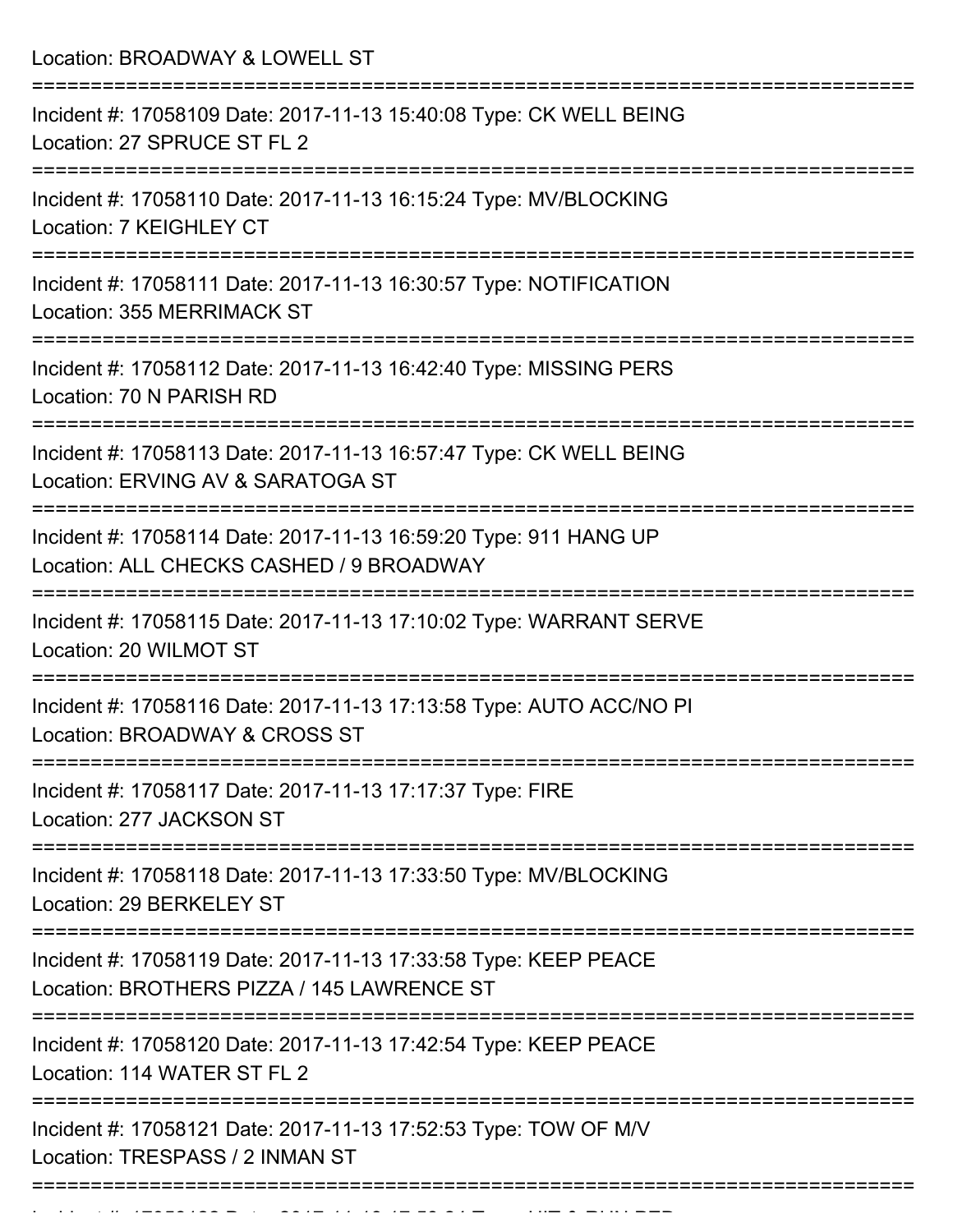Location: SEVEN ELEVEN / 99 HAMPSHIRE ST =========================================================================== Incident #: 17058123 Date: 2017-11-13 18:03:22 Type: 911 HANG UP Location: 17 BOWDOIN ST FL 3 =========================================================================== Incident #: 17058124 Date: 2017-11-13 18:21:38 Type: M/V STOP Location: ANDOVER ST & S BROADWAY =========================================================================== Incident #: 17058125 Date: 2017-11-13 18:27:24 Type: 911 HANG UP Location: MCDONALDS / 50 BROADWAY =========================================================================== Incident #: 17058126 Date: 2017-11-13 18:33:42 Type: SUS PERS/MV Location: 22 BROOK ST =========================================================================== Incident #: 17058127 Date: 2017-11-13 18:36:42 Type: KEEP PEACE Location: 100 RAILROAD ST =========================================================================== Incident #: 17058128 Date: 2017-11-13 18:42:29 Type: ALARM/BURG Location: LOAN USA / 92 BROADWAY =========================================================================== Incident #: 17058129 Date: 2017-11-13 18:47:58 Type: SUS PERS/MV Location: 11 CUSTER ST =========================================================================== Incident #: 17058130 Date: 2017-11-13 18:57:01 Type: DISABLED MV Location: CANAL ST & MARSTON ST =========================================================================== Incident #: 17058131 Date: 2017-11-13 18:58:08 Type: M/V STOP Location: BODWELL ST & GREENWOOD ST =========================================================================== Incident #: 17058132 Date: 2017-11-13 18:58:52 Type: TOW OF M/V Location: TRESPASS / 2 INMAN ST =========================================================================== Incident #: 17058133 Date: 2017-11-13 19:07:24 Type: M/V STOP Location: COMMON ST & JACKSON ST =========================================================================== Incident #: 17058134 Date: 2017-11-13 19:12:18 Type: AUTO ACC/PI Location: 50 BROADWAY =========================================================================== Incident #: 17058135 Date: 2017-11-13 19:20:18 Type: THREATS Location: WALK IN, WALK IN / 5 FITZ ST ===========================================================================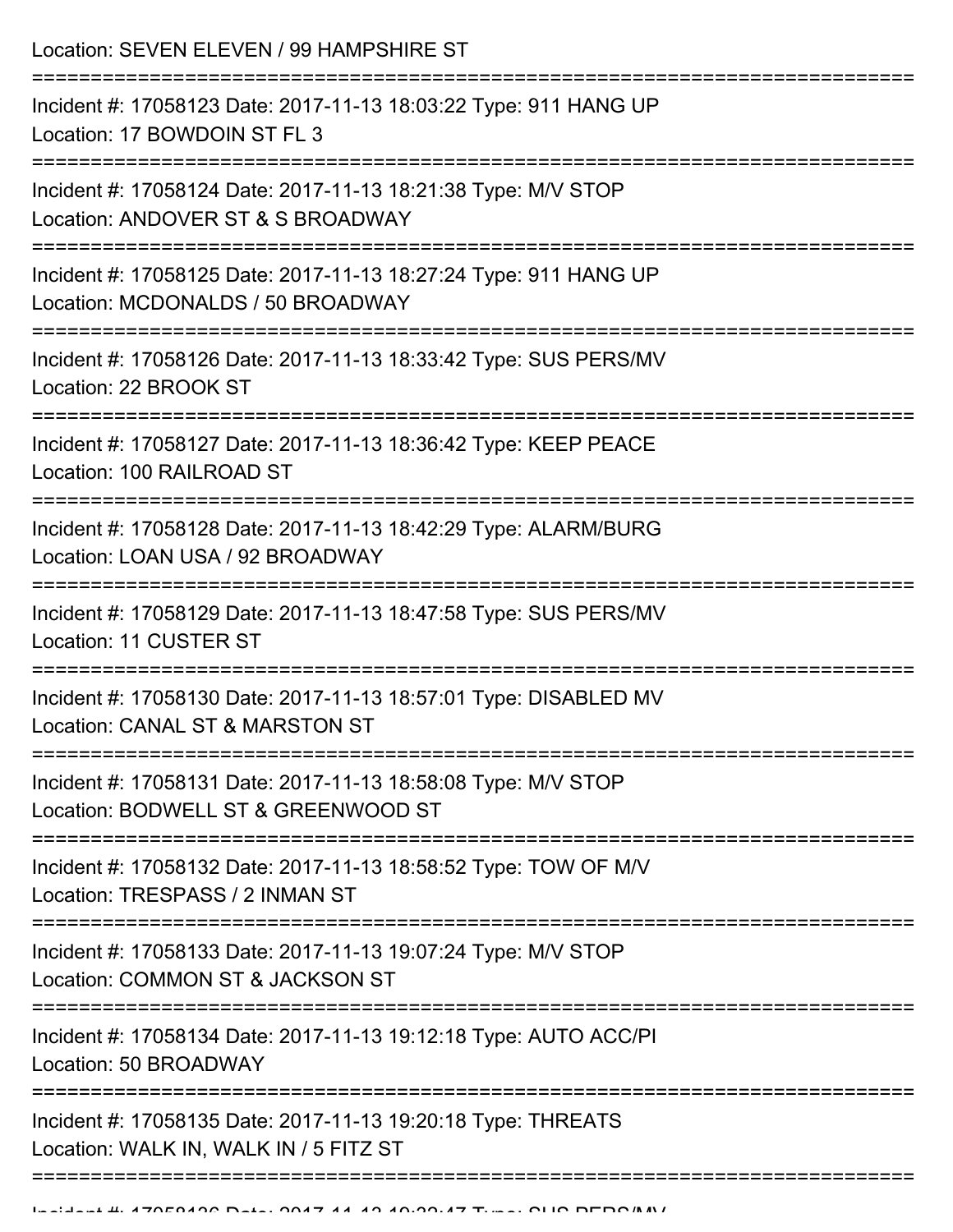Location: 6 RIDGEWOOD LN =========================================================================== Incident #: 17058137 Date: 2017-11-13 19:40:10 Type: DOMESTIC/PROG Location: 43 MAGINNIS AV =========================================================================== Incident #: 17058138 Date: 2017-11-13 19:49:33 Type: M/V STOP Location: 98 CROSS ST =========================================================================== Incident #: 17058139 Date: 2017-11-13 19:49:59 Type: AUTO ACC/NO PI Location: 700 ESSEX ST =========================================================================== Incident #: 17058140 Date: 2017-11-13 19:50:31 Type: TOW OF M/V Location: TRESPASS / 153 BEACON AV =========================================================================== Incident #: 17058141 Date: 2017-11-13 20:04:11 Type: AUTO ACC/NO PI Location: BERKELEY ST & JACKSON ST =========================================================================== Incident #: 17058142 Date: 2017-11-13 20:14:33 Type: 209A/VIOLATION Location: WALK IN, WALK IN / 380 BROADWAY =========================================================================== Incident #: 17058143 Date: 2017-11-13 20:32:35 Type: ALARM/BURG Location: METRO PCS / 67 WINTHROP AV =========================================================================== Incident #: 17058144 Date: 2017-11-13 20:39:53 Type: DISTURBANCE Location: 5 KENDRICK ST FL 1 =========================================================================== Incident #: 17058145 Date: 2017-11-13 20:41:28 Type: STOLEN PROP Location: WALK IN, WALK IN / 116 OXFORD ST =========================================================================== Incident #: 17058146 Date: 2017-11-13 20:55:00 Type: HIT & RUN PED Location: 50 BROADWAY =========================================================================== Incident #: 17058147 Date: 2017-11-13 21:06:24 Type: INVEST CONT Location: 217 OSGOOD ST =========================================================================== Incident #: 17058148 Date: 2017-11-13 21:11:34 Type: MISSING PERS Location: WALK IN, WALK IN / 384 MARKET ST =========================================================================== Incident #: 17058149 Date: 2017-11-13 21:19:41 Type: SHOPLIFTING Location: RICHDALE / 53 S BROADWAY ===========================================================================

Incident #: 17058150 Date: 2017-11-13 21:38:06 Type: M/V STOP